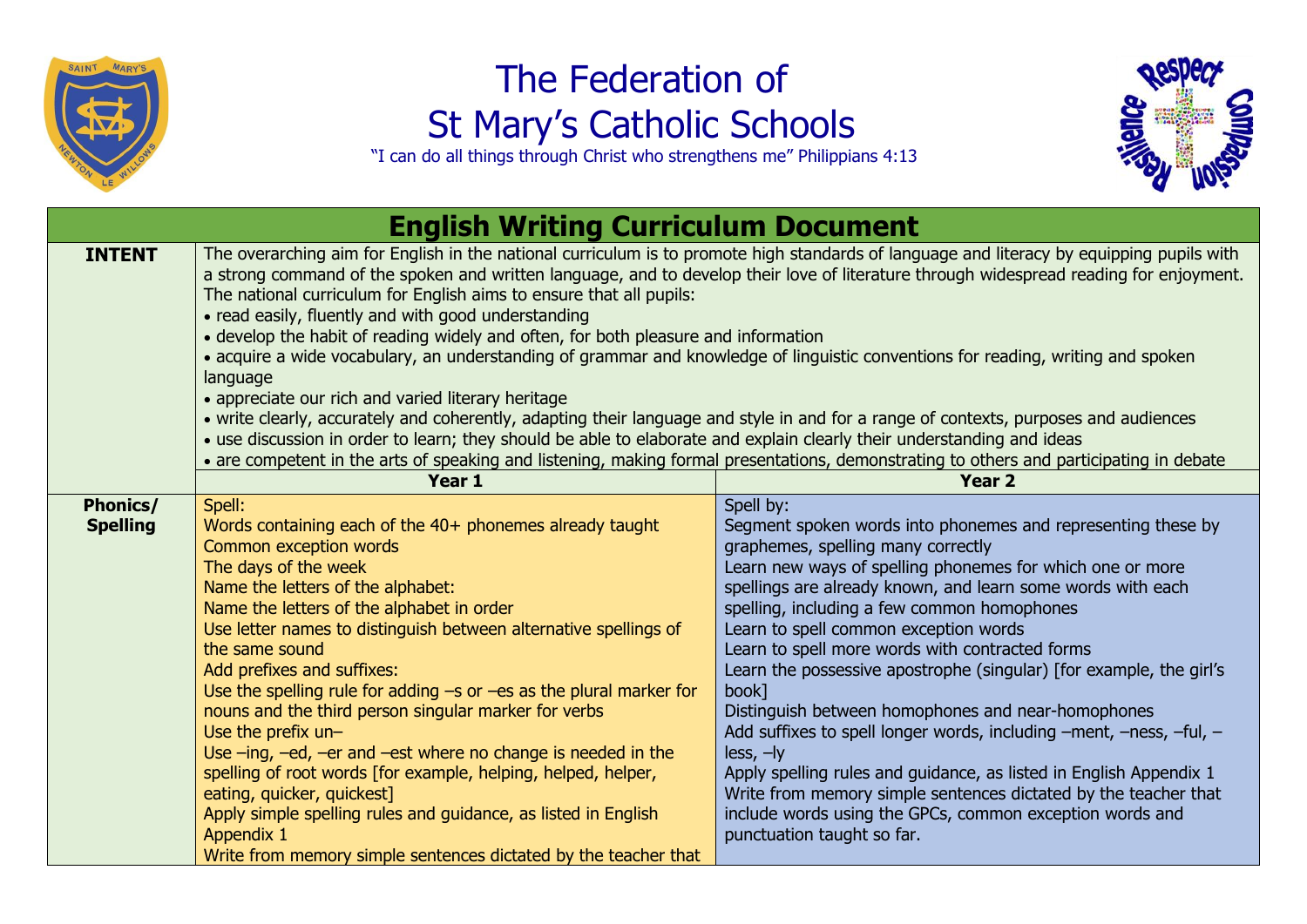|                                                            | include words using the GPCs and common exception words<br>taught so far.                                                                                                                                                                                                                                                                                                                                                                                                                                                         |                                                                                                                                                                                                                                                                                                                                                                                                                                                                                                                                                                                                                                                                                                                                                                                                                                                                                                                                                                        |
|------------------------------------------------------------|-----------------------------------------------------------------------------------------------------------------------------------------------------------------------------------------------------------------------------------------------------------------------------------------------------------------------------------------------------------------------------------------------------------------------------------------------------------------------------------------------------------------------------------|------------------------------------------------------------------------------------------------------------------------------------------------------------------------------------------------------------------------------------------------------------------------------------------------------------------------------------------------------------------------------------------------------------------------------------------------------------------------------------------------------------------------------------------------------------------------------------------------------------------------------------------------------------------------------------------------------------------------------------------------------------------------------------------------------------------------------------------------------------------------------------------------------------------------------------------------------------------------|
| Grammar,<br><b>Vocabulary</b><br>and<br><b>Punctuation</b> | Develop their understanding of the concepts set out in English<br>Appendix 2 by:<br>Leave spaces between words<br>Join words and joining clauses using and<br>Begin to punctuate sentences using a capital letter and a full stop,<br>question mark or exclamation mark<br>Use a capital letter for names of people, places, the days of the<br>week, and the personal pronoun 'I'<br>Learn the grammar for year 1 in English Appendix 2<br>Use the grammatical terminology in English Appendix 2 in<br>discussing their writing. | Develop their understanding of the concepts set out in English<br>Appendix 2 by:<br>Learning how to use both familiar and new punctuation correctly (see<br>English Appendix 2), including full stops, capital letters, exclamation<br>marks, question marks, commas for lists and apostrophes for<br>contracted forms and the possessive (singular)<br>Learn how to use:<br>Sentences with different forms: statement, question, exclamation,<br>command<br>Expanded noun phrases to describe and specify [for example, the<br>blue butterfly]<br>The present and past tenses correctly and consistently including the<br>progressive form<br>subordination (using when, if, that, or because) and co-ordination<br>(using or, and, or but)<br>The grammar for year 2 in English Appendix 2<br>Some features of written Standard English                                                                                                                              |
|                                                            |                                                                                                                                                                                                                                                                                                                                                                                                                                                                                                                                   | Use and understand the grammatical terminology in English Appendix<br>2 in discussing their writing.                                                                                                                                                                                                                                                                                                                                                                                                                                                                                                                                                                                                                                                                                                                                                                                                                                                                   |
| <b>Composition</b>                                         | Write sentences by:<br>Say out loud what they are going to write about<br>Compose a sentence orally before writing it<br>Sequence sentences to form short narratives<br>Re-read what they have written to check that it makes sense<br>Discuss what they have written with the teacher or other pupils<br>Read aloud their writing clearly enough to be heard by their peers<br>and the teacher.                                                                                                                                  | Develop positive attitudes towards and stamina for writing by:<br>Writing narratives about personal experiences and those of others<br>(real and fictional).<br>Writing about real events<br>Writing poetry<br>Writing for different purposes<br>Consider what they are going to write before beginning by:<br>Planning or saying out loud what they are going to write about<br>Writing down ideas and/or key words, including new vocabulary<br>Encapsulating what they want to say, sentence by sentence<br>Making simple additions, revisions and corrections to their own<br>writing by:<br>Evaluating their writing with the teacher and other pupils<br>Re-reading to check that their writing makes sense and that verbs to<br>indicate time are used correctly and consistently, including verbs in<br>the continuous form<br>Proof-reading to check for errors in spelling, grammar and<br>punctuation [for example, ends of sentences punctuated correctly] |